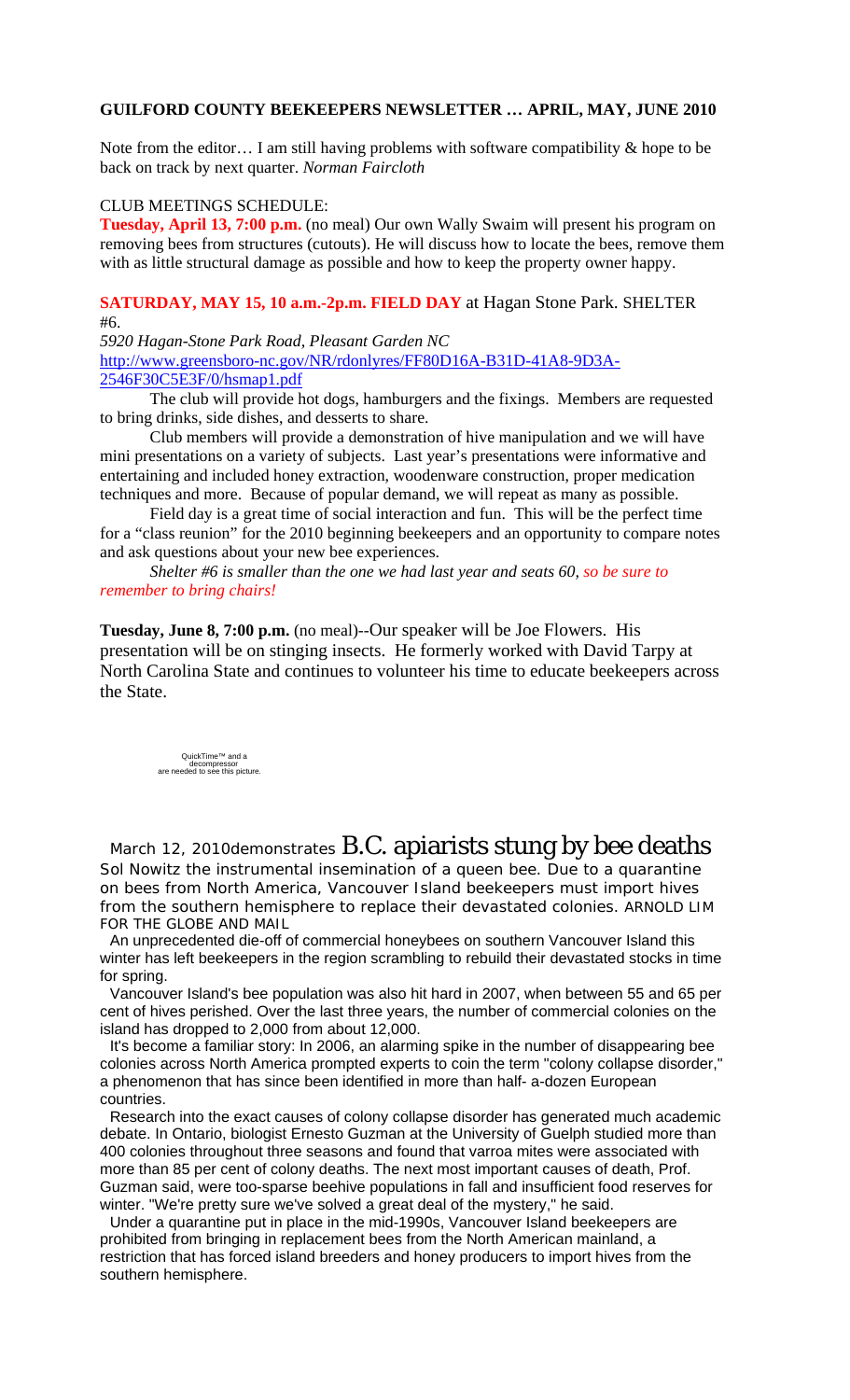$\mathbb{R}^2$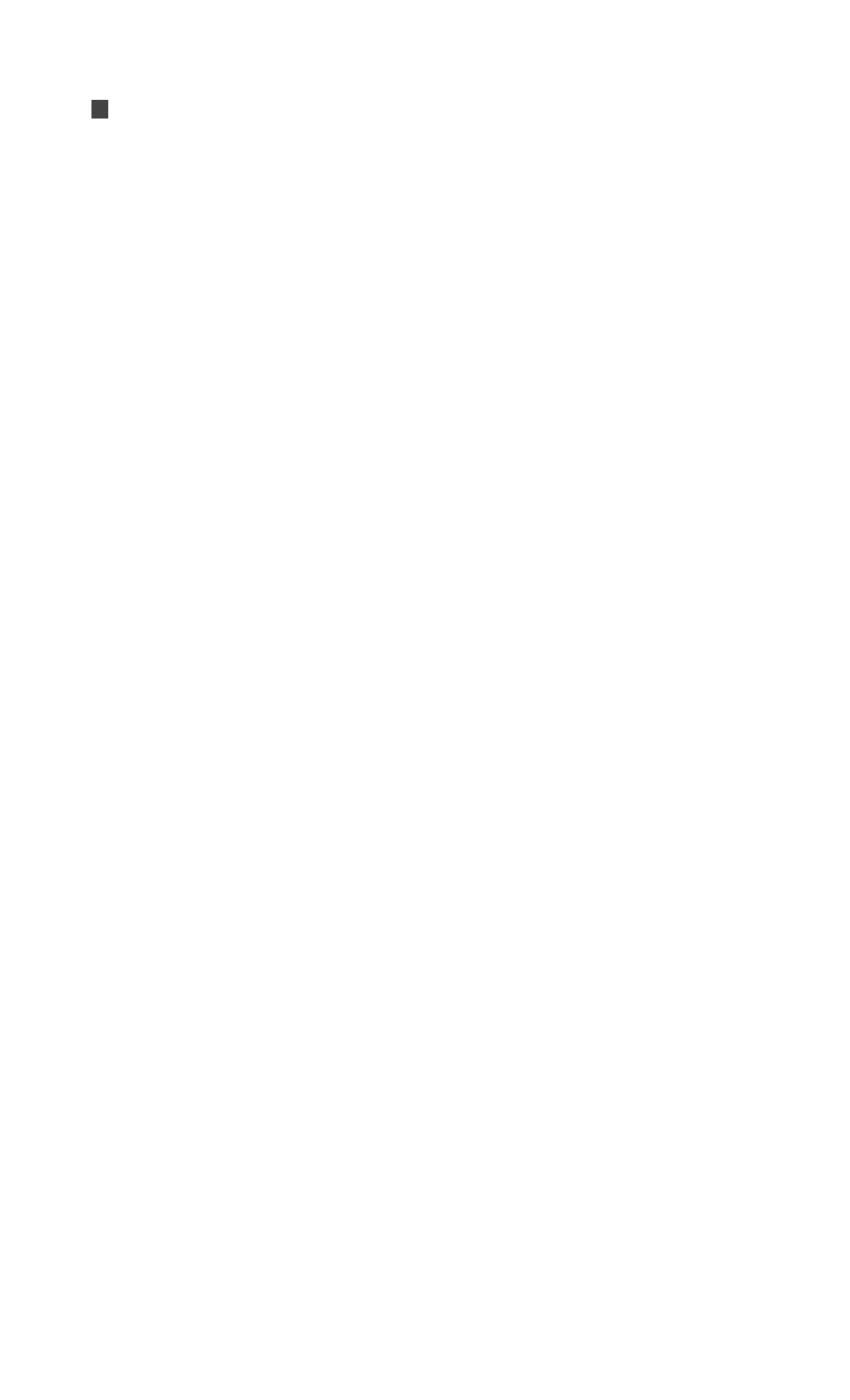**Bee Disease on the Decline** The honeybee holocaust that has been plaguing the species for unknown unknown reasons for the last few years may finally be subsiding.

According to a survey of beekeepers released by the Journal of Apicultural Research, the number of colonies suffering from Colony Collapse Disorder a disease wherein colonies of bees are lost without leaving dead bees left behind—has declined to about 26 percent, down from 38 percent in 2008.

CCD, the disease that has been affecting bees since 2004, is only part of why bee populations have been declining, according to official sources.

"The story is really complicated. We thought we'd have a simple explanation. CCD drew our attention, but there are lot of things affecting bees," lead Pennsylvania beekeeper Dennis vanEngelsdorp said.

Last winter, about 29 percent of all production bee colonies in the United States died, an aspect that has left the beekeeping industry reeling. However, CCD is only currently considered to be the eighth most prevalent factor in bee mortality, down from fourth place just last year.

"Losses are shifting. There are fewer operations with CCD, though they still lost a lot of colonies. But other factors are killing bees," vanEngelsdorp said.

Starvation is currently considered to be the leading cause of bee mortality.

Approximately 90 different crops depend on bee pollination in order to propagate their species, all of which could be drastically affected if bee populations continue to decrease.

[Nick Vadala](http://www.tothecenter.com/profile.php?lookup=2634) on January 27 2010

### **Websites:**

January 7, 2010, Congressional Research Service, "Honey Bee Colony Collapse Disorder":**<http://www.fas.org/sgp/crs/misc/RL33938.pdf>**

Colony Collapse Disorder: **<http://maarec.psu.edu/pressReleases/FallDwindleUpdate0107.pdf>**

**<http://maarec.psu.edu/ColonyCollapseDisorder.html>**

**[http://en.wikipedia.org/wiki/Colony\\_collapse\\_disorder](http://en.wikipedia.org/wiki/Colony_collapse_disorder)**

**<http://www.ars.usda.gov/News/docs.htm?docid=15572>**

CCD, Bees and Pollination, Ohio State University: **<http://oardc.osu.edu/agnic/bee/ccd.htm>**

Univ. of Calif. Agriculture and Natural Resources: **<http://ucanr.org/blogs/blogcore/postdetail.cfm?postnum=2170>**

Apiary Inspectors of America: **<http://www.apiaryinspectors.org/>**

Natural Resources Defense Council: **<http://www.nrdc.org/thisgreenlife/0809.asp>**

Bee Alert Technology, Inc.: **[http://beealert.blackfoot.net/~beealert/index.php](http://beealert.blackfoot.net/%7Ebeealert/index.php)**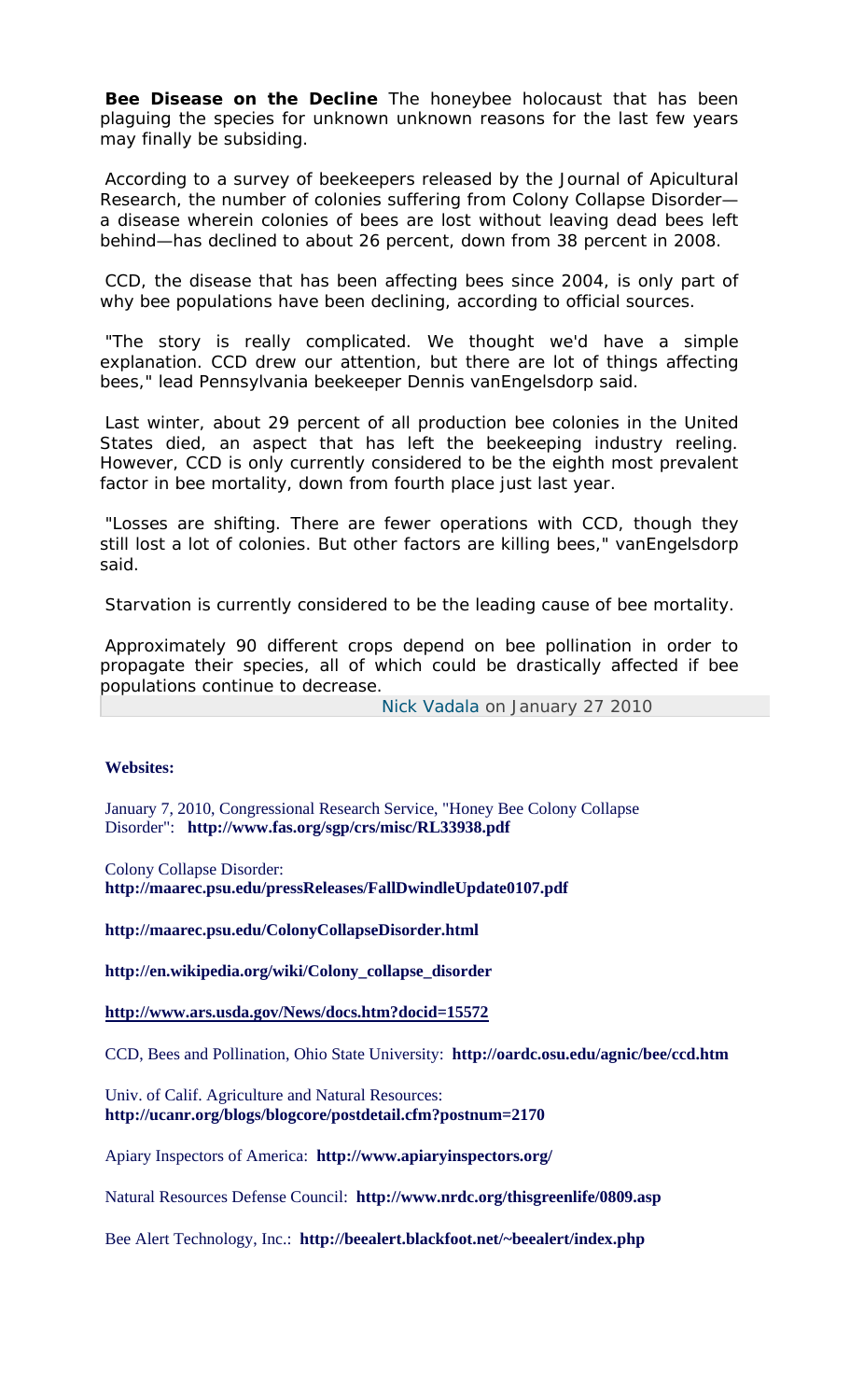# **<sup>B</sup>Mystery problem again hits bee colonies**

Almond growers report some shortages of the insects.

Posted at 11:23 PM on Friday, Mar. 05, 2010

**By Robert Rodriguez / The Fresno Bee**

A mysterious problem that causes bee colonies to decline is once again taking its toll on the state's beekeepers.

The problem known as colony collapse disorder is characterized by a sudden drop in a bee colony's population and the inexplicable absence of dead bees.

The disorder has no known cure and appears to be cyclical. After several mild years, it has resurfaced with a vengeance, said Eric Mussen, apiculturist with the University of California at Davis.

"It never went away, but this year a substantial number of beekeepers got walloped again," said Mussen, the state's leading bee expert. "And worse than they had been hit before."

Although Mussen said it is too early to tell exactly how many bees have been lost, a bee industry official said losses in the state vary from 30% to 80%.**ee Disease on the Decline Bee Disease on the Decline**

## **UF research finds that 'killer' bees haven't stung U.S. honey production**

Filed under [Business,](http://news.ufl.edu/research/business/) [Economic Impact,](http://news.ufl.edu/economic-impact/) [Florida,](http://news.ufl.edu/research/florida/) [Research](http://news.ufl.edu/research/) on Tuesday, January 26, 2010.

GAINESVILLE, Fla. — In just a few years after Africanized honey bees were introduced to Brazil in 1956, the aggressive bees had dominated and ruined domestic hives throughout South and Central America. According to [University of Florida](http://www.ufl.edu/) research, however, the same story isn't playing out in North America.

According to an economic analysis from [UF's Institute of Food and](http://www.ifas.ufl.edu/)  [Agricultural Sciences](http://www.ifas.ufl.edu/), since their arrival in the U.S. in October 1990, Africanized honey bees (often called killer bees) haven't had a substantial economic impact on the honey production of domestic hives — even after spreading throughout 10 states.

The analysis, published online by the journal of Ecological Economics, seems to indicate virtually no hive loss to the bees — any economic loss was likely due to the cost of preventive measures taken by hive keepers to keep the Africanized bees away, said [Charles Moss](http://ricardo.ifas.ufl.edu/chuckhmpge.html), one of the analysts behind the report and a professor in [UF's department of food and](http://www.fred.ifas.ufl.edu/index.php)  [resource economics](http://www.fred.ifas.ufl.edu/index.php).

"This helps to show that the primary concerns with Africanized honey bees are liability and safety, which are everyone's concern and aren't strictly attached to beekeepers," Moss said. "Beekeepers already have a much more pressing economic concern from Colony Collapse Disorder."

## Bee-Friendly Haagen-Dazs(R) Brand Supports Proposed Overturn of New York City Beekeeping Ban

Haagen-Dazs loves Honey Bees(TM) Campaign Highlights Critical Need for Backyard Beekeepers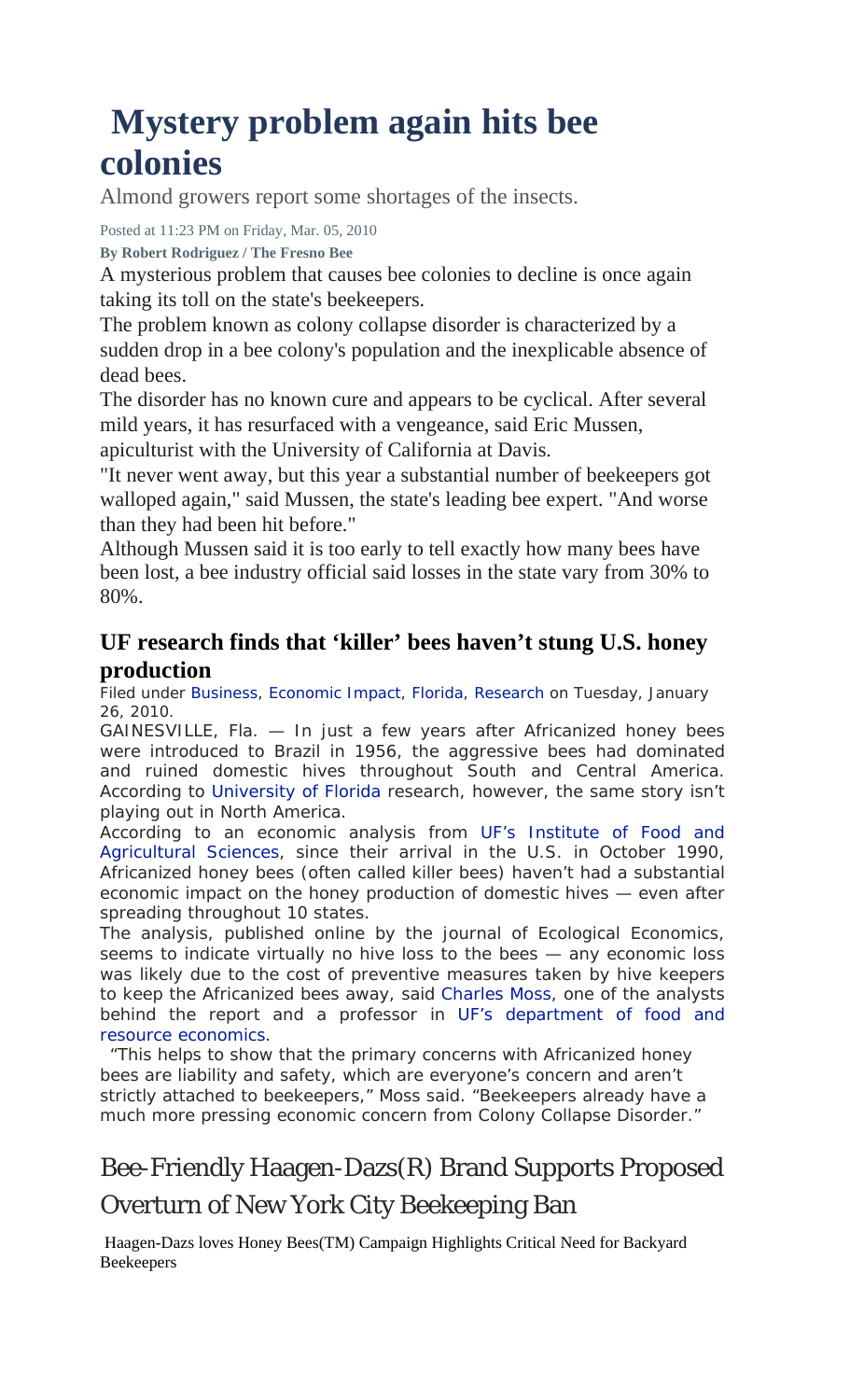## **Record Poor 2009 Honey Production**

## **United States Honey Production Down 12 Percent**

Honey production in 2009 from producers with five or more colonies totaled 144 million pounds, down 12 percent from 2008. There were 2.46 million colonies producing honey in 2009, up 5 percent from 2008. Yield per colony averaged 58.5 pounds, down 16 percent from the 69.9 pounds in 2008, and is the lowest yield since 1989. Colonies which produced honey in more than one State were counted in each State where the honey was produced. Therefore, yields per colony may be understated, but total production would not be impacted. Colonies were not included if honey was not harvested. Producer honey stocks were 37.2 million pounds on December 15, 2009, down 27 percent from a year earlier. Stocks held by producers exclude those held under the commodity loan program.

## **Honey Prices Record High**

Honey prices increased to a record high during 2009 to 144.5 cents, up 2 percent from 142.1 cents in 2008. U.S. and State level prices reflect the portions of honey sold through retail, cooperatives, and private channels. Prices for each color class are derived by weighting the quantities sold for each marketing channel. Prices for the 2008 crop reflect honey sold in 2008 and 2009. Some 2008 crop honey was sold in 2009, which caused some revisions to the 2008 crop prices. *(Courtesy USDA-NASS)* 

|                                      | Price             |                 |                 |                 |                 |                 |  |  |
|--------------------------------------|-------------------|-----------------|-----------------|-----------------|-----------------|-----------------|--|--|
| <b>Color Class</b>                   | Co-op and Private |                 |                 | Retail          | All             |                 |  |  |
|                                      | 2008              | 2009            | 2008            | 2009            | 2008            | 2009            |  |  |
|                                      | Cents per Pound   | Cents per Pound | Cents per Pound | Cents per Pound | Cents per Pound | Cents per Pound |  |  |
| Water White,<br>Extra White, White   | 138.9             | 140.8           | 195.0           | 272.1           | 141.2           | 142.3           |  |  |
| Extra Light Amber                    | 135.2             | 141.7           | 209.7           | 242.4           | 140.7           | 146.1           |  |  |
| Light Amber,<br>Amber, Dark Amber    | 127.4             | 133.6           | 240.5           | 275.6           | 142.0           | 144.6           |  |  |
| All Other Honey,<br>Area Specialties | 143.3             | 138.5           | 326.8           | 394.8           | 205.9           | 217.8           |  |  |
| All Honey                            | 135.4             | 139.2           | 224.7           | 278.4           | 142.1           | 144.5           |  |  |

| Honey: Price by Color Class, United States, 2008-2009 |  |  |  |
|-------------------------------------------------------|--|--|--|
|-------------------------------------------------------|--|--|--|